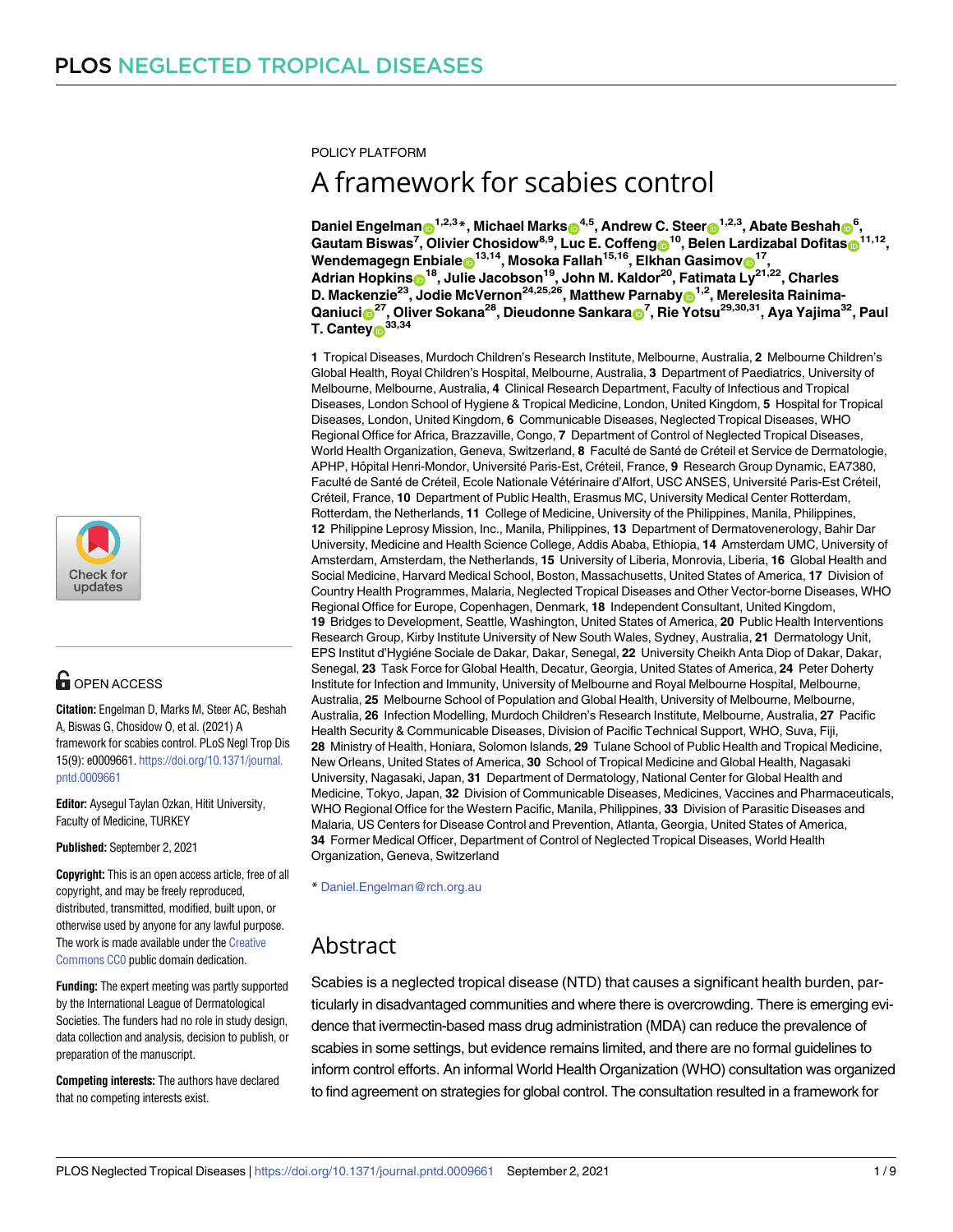<span id="page-1-0"></span>scabies control and recommendations for mapping of disease burden, delivery of interventions, and establishing monitoring and evaluation. Key operational research priorities were identified. This framework will allow countries to set control targets for scabies as part of national NTD strategic plans and develop control strategies using MDA for high-prevalence regions and outbreak situations. As further evidence and experience are collected and strategies are refined over time, formal guidelines can be developed. The control of scabies and the reduction of the health burden of scabies and associated conditions will be vital to achieving the targets set in WHO Roadmap for NTDs for 2021 to 2030 and the Sustainable Development Goals.

# **Introduction**

In 2017, scabies was added to the portfolio of the World Health Organization (WHO) Department of Control of Neglected Tropical Diseases (NTDs) because of the burden of scabies and its complications, particularly in areas with limited access to healthcare and because of potential new public health control strategies. To find agreement on common strategies and identify research priorities for a global control strategy, an informal WHO consultation meeting was organized in 2019 [[1\]](#page-7-0). This consultation occurred in the broader context of a new roadmap for NTDs for the period of 2021 to 2030 [[2\]](#page-7-0). Here, we propose a framework for scabies control arising from the expert consultation, within the context of WHO NTD Roadmap. These recommendations represent the view of the expert group, based on current data, and, therefore, the framework is a reasonable basis for piloting of activities, pending formal WHO guidelines.

Scabies is caused by the ectoparasite *Sarcoptes scabiei* var. *hominis*. Transmission generally requires skin-to-skin contact, and zoonotic transmission does not occur. Common scabies infestation typically involves a small number of mites. A hypersensitivity reaction to mites and their products causes itch, which is frequently very severe, and skin lesions of variable severity. Scabies is a strong risk factor for superficial bacterial skin infection (impetigo), which can progress to severe bacterial infections, poststreptococcal glomerulonephritis, and possibly acute rheumatic fever and chronic kidney disease [\[3](#page-7-0)].

Scabies occurs in all countries, but most cases occur in low-income and middle-income countries, where overcrowding increases transmission and access to effective treatment is often limited [\[4\]](#page-7-0). Significant gaps remain in understanding the global epidemiology of scabies. Modeling studies have estimated a global point prevalence of 100 to 200 million cases of scabies and 455 million annual incident cases [\[5\]](#page-7-0), but there are very few estimates based on surveys or surveillance. Epidemics can occur in regions with high transmission and in settings of overcrowded living conditions. Institutions, such as aged care facilities, schools, prisons, and hospitals, are common settings for outbreaks, including in high-income settings that otherwise have a low prevalence of scabies [\[6\]](#page-7-0).

Targeted programs for the public health control of scabies have been piloted in a limited number of sites but have not been implemented at scale. There is strong emerging evidence suggesting that mass drug administration (MDA) can markedly reduce the prevalence of scabies. Effectiveness has been best demonstrated in high-prevalence, island settings [[7](#page-7-0),[8](#page-7-0)]. There is more limited evidence in non-island populations or lower prevalence contexts  $[9,10]$ .

# **A framework for scabies control**

The proposed framework for scabies control includes recommendations for (1) mapping of disease burden; (2) delivery of interventions; and (3) establishing an appropriate monitoring and evaluation framework [\(Fig](#page-2-0) 1).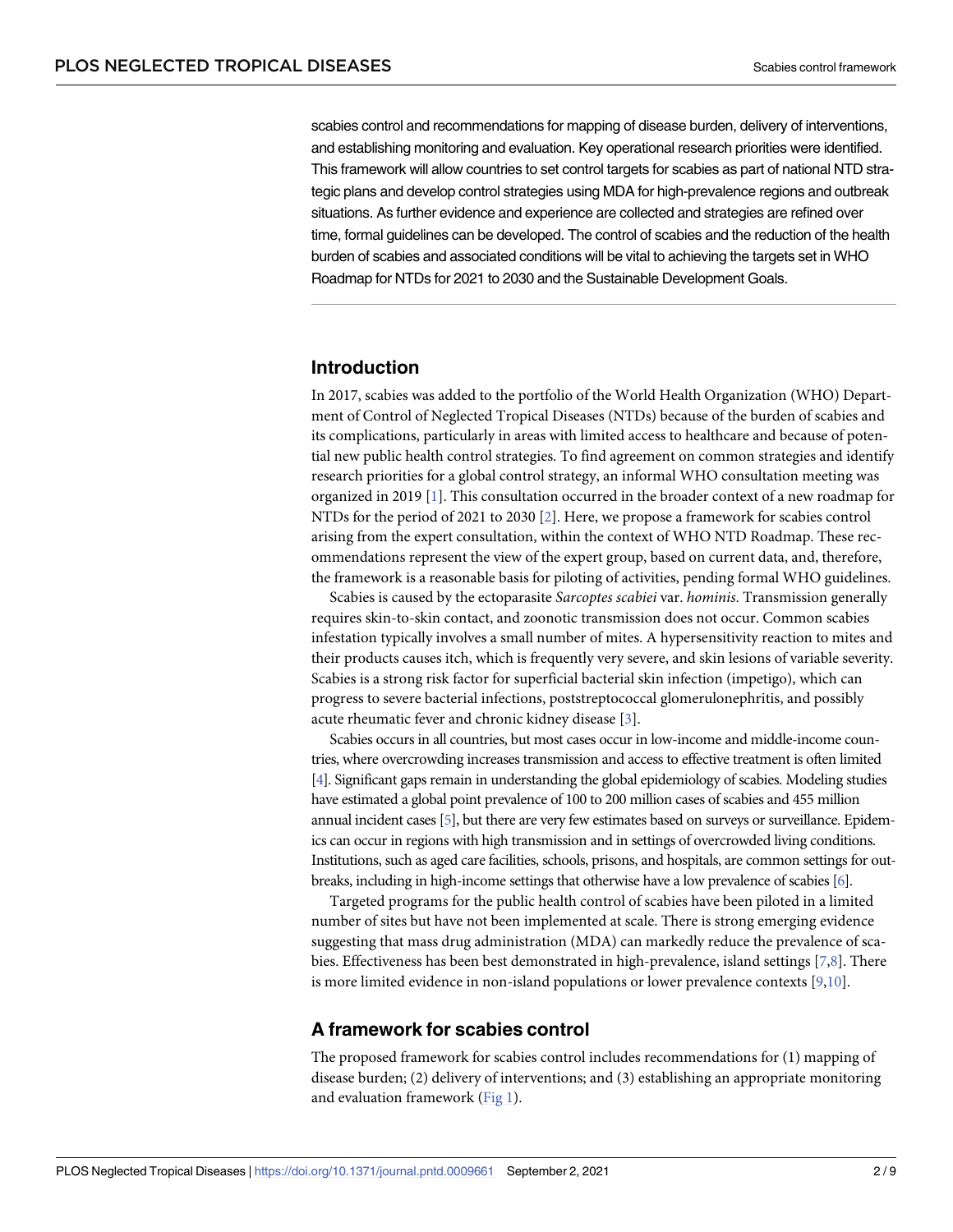<span id="page-2-0"></span>

# **Operational research**

**[Fig](#page-1-0) 1. Overview of framework for scabies control.** MDA, mass drug administration.

<https://doi.org/10.1371/journal.pntd.0009661.g001>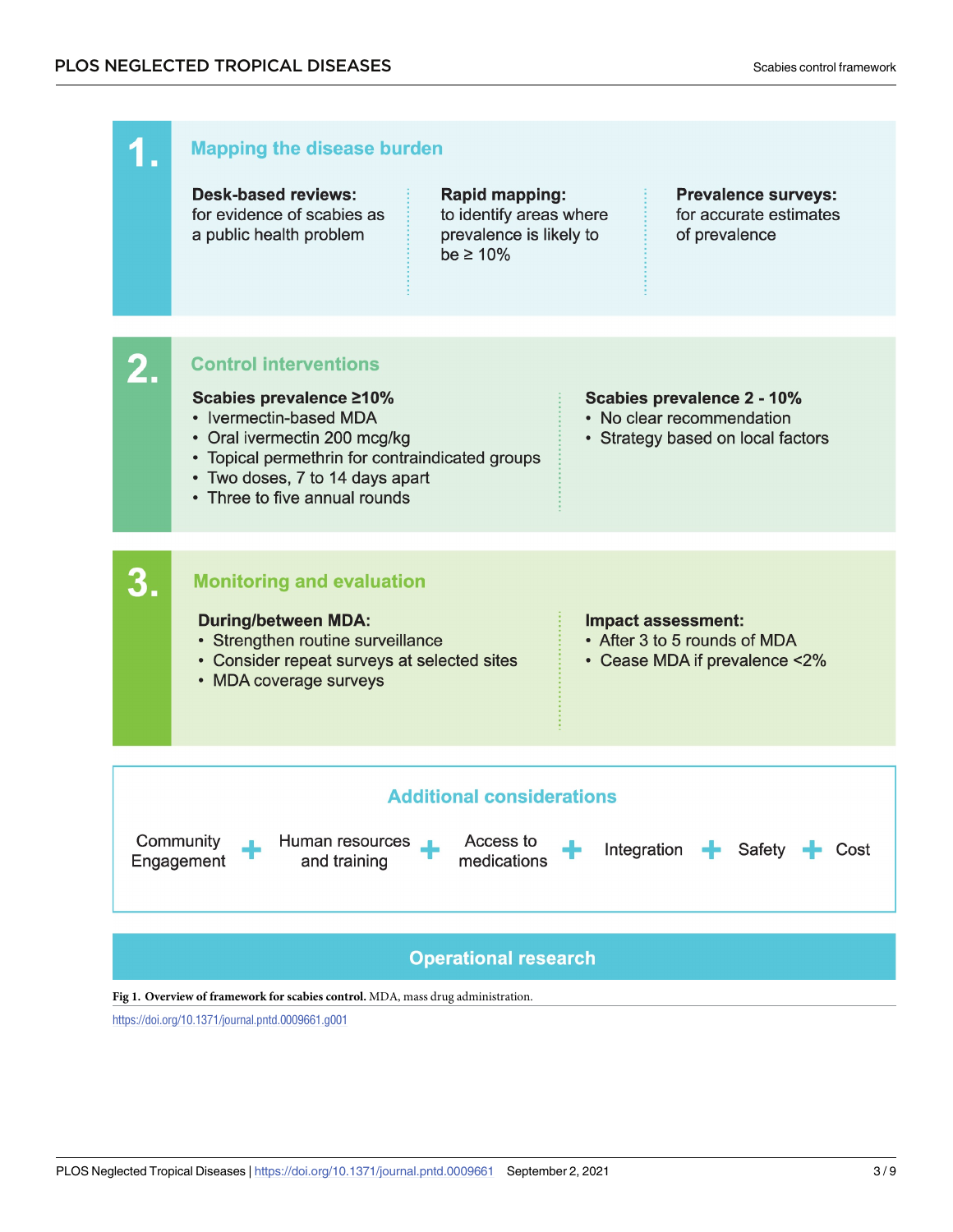### <span id="page-3-0"></span>**Mapping the disease burden**

Achieving a better understanding of the burden of scabies is impeded by the lack of a "fieldfriendly" test for diagnosis. Definitive diagnosis is made by microscopic examination of skin scrapings, which is insensitive and impractical in the field. Consensus diagnostic criteria developed by the International Alliance for the Control of Scabies (IACS) categorize diagnosis into 1 of 3 levels of certainty: confirmed scabies (which requires specialized equipment to directly visualize the mite or its products), clinical scabies, and suspected scabies (which rely on clinical signs and history features) [[11](#page-7-0)]. The 2020 IACS criteria could be used as a standard to better define the burden of scabies, as detailed below.

As a prelude to mapping, a desk-based review of routinely collected health data and previous surveys in the country might provide insight into whether scabies is a public health problem and identify likely areas of relatively high burden. Discussions with clinical and managerial health staff are also recommended, as scabies cases are frequently not well captured in routine data.

Two types of survey activities are recommended for different control strategy circumstances. First, rapid mapping, which aims to identify areas where scabies prevalence is likely to be above the 10% threshold for recommending an MDA strategy (see "Control interventions" section below), and second, detailed prevalence surveys, which aim to provide more accurate and longitudinal estimates where these are needed. Community-based, house-to-house sampling across all age groups is recommended as the most robust methodology for both. Schoolbased surveys might be a reasonable alternative where community sampling is not feasible, but this approach requires operational research ([Table](#page-4-0) 1). An implementation unit population of approximately 100,000 to 150,000 people is considered appropriate for both mapping and MDA interventions in most regions, providing a balance between accuracy, detail, and logistical factors, particularly cost.

For rapid mapping, diagnosis should be based on a modified, simplified version of the 2020 IACS criteria. A limited skin examination of exposed areas of the limbs for typical lesions of scabies is recommended, conducted by trained primary healthcare workers [[12,13\]](#page-7-0).

Prevalence surveys are recommended to provide more detailed regional estimates of prevalence, to advocate for appropriate resources for control, and to monitor prevalence over time, including to assess the impact of control interventions. The 2020 IACS criteria can be used for diagnosis based on clinical assessment in most circumstances. Information about superficial bacterial skin infection (impetigo and infected scabies) should also be collected during rapid mapping and prevalence surveys.

# **Control interventions**

**Mass drug administration.** Based on existing evidence, pilot control initiatives using MDA are recommended in areas where community prevalence is 10% or higher. A total of 3 to 5 rounds of annual MDA are recommended. The recommended threshold for stopping MDA after these rounds is a community prevalence of *<*2%. Alternatives strategies to MDA, such as screen and treat (in which the population is screened by clinical assessment and treated only if the exam is consistent with scabies), are likely to be more resource intensive and less effective than MDA, although comparative studies are lacking.

The recommended regimen for MDA is 2 doses of oral ivermectin (200 μg/kg) given 7 to 14 days apart, using directly observed treatment wherever possible. Either weight- or heightbased dosing is appropriate. Weight-based dosing is more accurate, while height-based dosing is more practical. Topical treatment is recommended for those for whom ivermectin MDA is currently not approved (pregnant women, lactating mothers in the first week, and children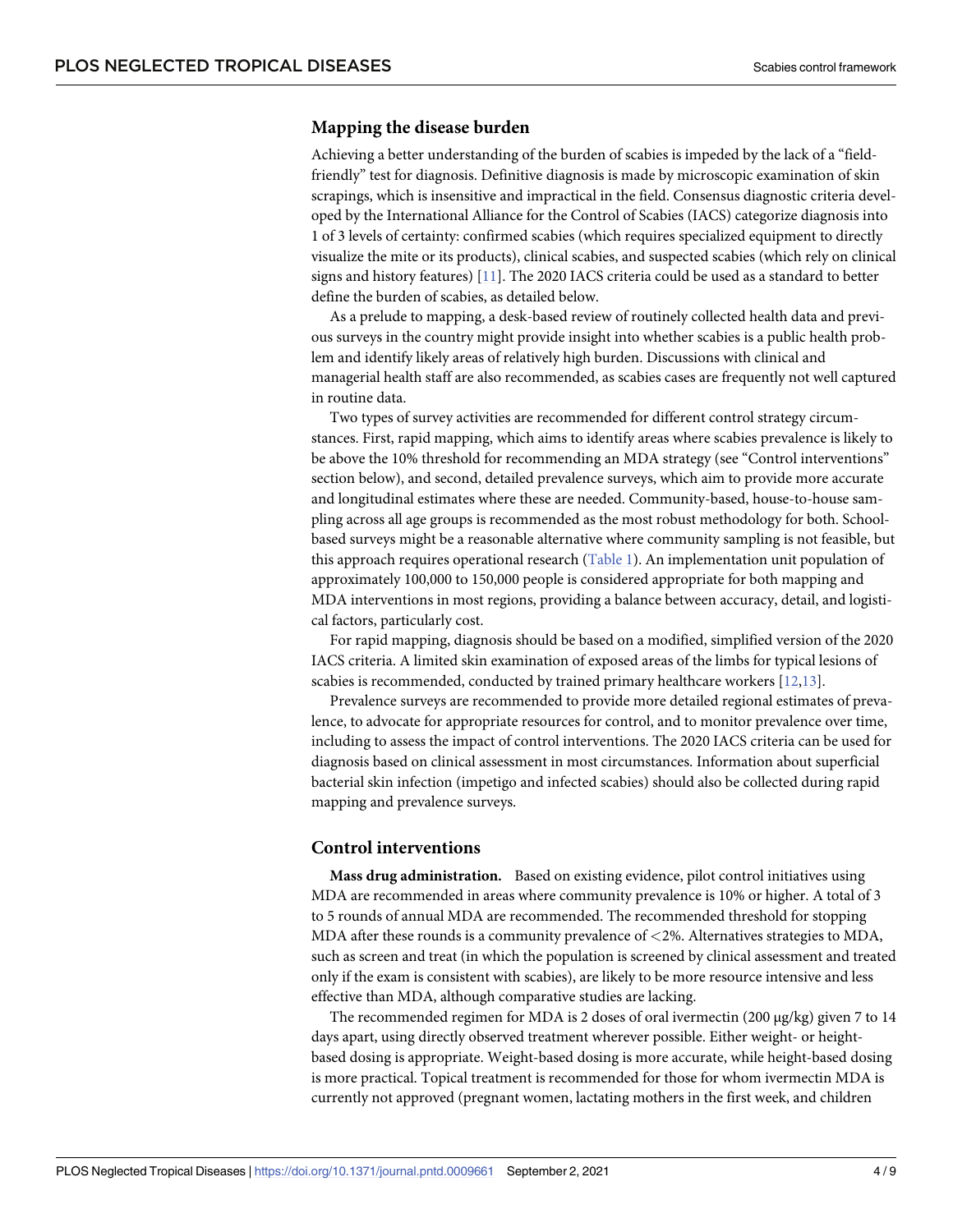#### <span id="page-4-0"></span>**[Table](#page-3-0) 1. Priority research issues for scabies control.**

#### **Medications and safety**

Effectiveness of single-dose ivermectin-based MDA strategy (compared to current 2-dose recommendation)

Safety of ivermectin in currently contraindicated groups (pregnant and breastfeeding women and children weighing *<*15 kg or *<*90 cm in height)

Safety of permethrin in infants aged *<*2 months

Safety of coadministration of ivermectin with medications used in other MDA programs

Efficacy of moxidectin for the treatment and community control of scabies

#### **Interventions**

Prevalence thresholds for starting and stopping MDA

Optimal number of MDA rounds to achieve sustainable control

Effectiveness of MDA in diverse settings including non-island and urban settings

Effectiveness of control strategies when scabies prevalence is *<*10% (including targeted MDA, screen and treat, and IDM); comparisons of effectiveness, cost, and feasibility should be made with community MDA

Integration of MDA regimens that use ivermectin for other NTDs to maximize the impact on scabies.

Effect of stopping ivermectin MDA for other NTDs on scabies transmission

Effectiveness of MDA for scabies outbreaks in various settings

#### **Mapping, monitoring, and evaluation**

Further validate the 2020 IACS criteria, rapid mapping criteria, and training programs for field assessment

Develop monitoring and evaluation methodologies, including sampling, diagnostic tools or needs, and frequency of assessment

Define the relationship between scabies prevalence in schools and in communities

Define the relationship between scabies and impetigo in various settings, including the extent to which MDA for scabies reduces the burden of impetigo

Evaluate different sampling strategies for scabies mapping, including cluster and geospatial sampling designs

Integration of monitoring and evaluation for scabies into existing systems for other diseases

Develop new diagnostic tools (e.g., point of care or rapid diagnostic tests) aligned with programmatic thresholds

Develop strategies to detect recurrence of scabies transmission after cessation of MDA

Monitor for development of resistance of mites to ivermectin and permethrin

#### **Morbidity and costs**

Determine the impact of scabies MDA on the complications of scabies, including skin and soft tissue infections, invasive bacterial disease, glomerulonephritis, and rheumatic heart disease

Measure impact of scabies and associated impetigo on quality of life, including absenteeism from school and work and broader social costs

Compare cost of scabies control program activities and health-related cost savings and cost-effectiveness of control strategies

IACS, International Alliance for the Control of Scabies; IDM, intensified disease management; MDA, mass drug administration; NTD, neglected tropical disease.

<https://doi.org/10.1371/journal.pntd.0009661.t001>

weighing *<*15 kg or *<*90 cm height). Evaluation of the safety of ivermectin in these groups is a research priority (Table 1) [[14](#page-8-0)–[16](#page-8-0)]. Permethrin 5% is the preferred topical treatment. Benzyl benzoate can be used where permethrin is unavailable but may be less effective and cause more adverse events. The recommended minimum coverage target is 80% of the total population receiving 2 doses of treatment (either oral or topical).

Environmental measures (e.g., washing linen and clothing) are highly resource intensive and unlikely to add significant benefit to MDA, and, therefore, are not recommended components of a control strategy in low-resource settings. Water, sanitation, and hygiene (WASH) interventions are not effective for scabies but can reduce secondary bacterial infection [[17](#page-8-0),[18](#page-8-0)].

**Control strategies below the MDA threshold.** MDA is not recommended where the estimated prevalence is *<*2%. Where the prevalence is between 2% and 10%, there are currently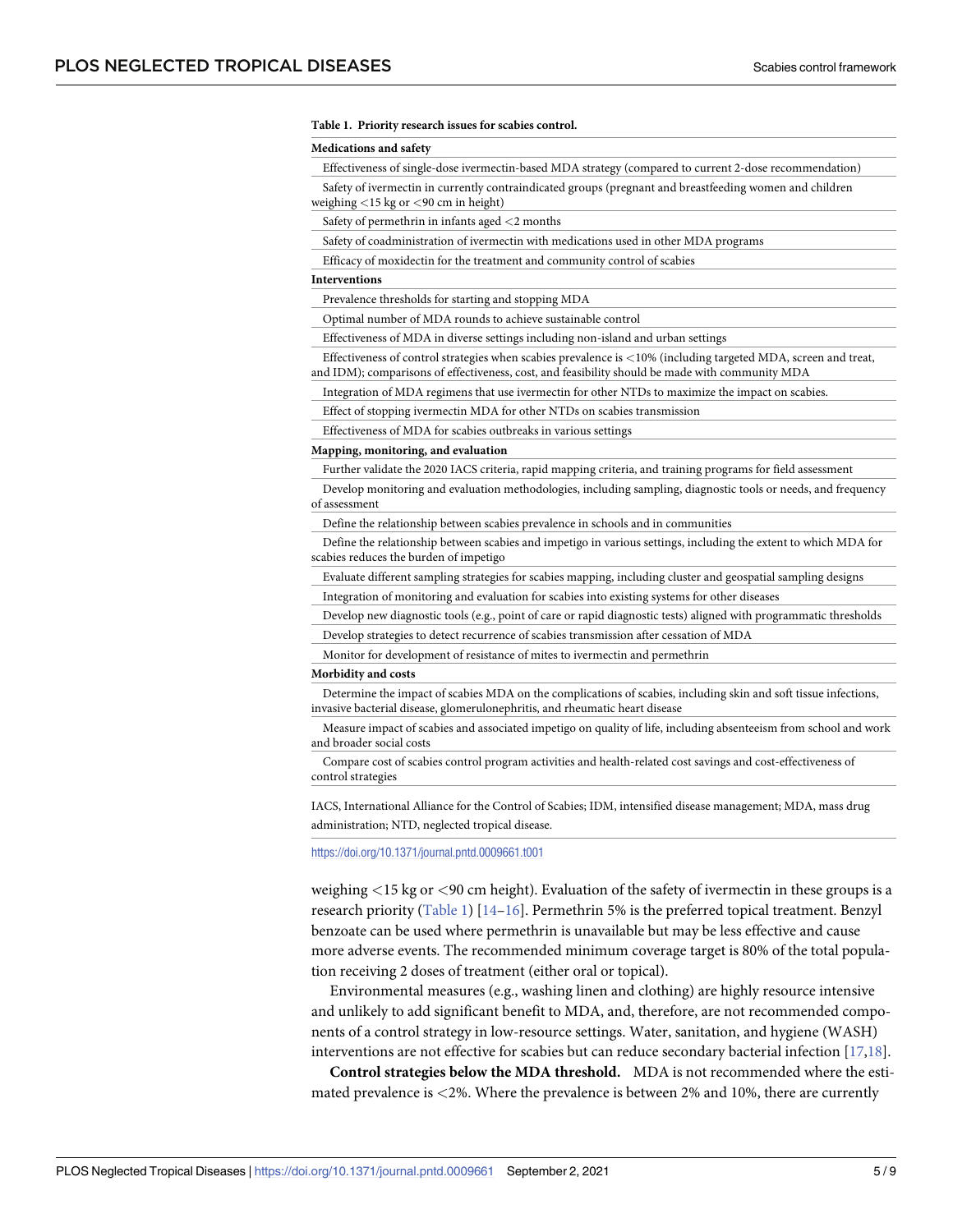#### <span id="page-5-0"></span>**Table 2. Additional considerations for scabies control programs.**

#### **Implementation**

Integrate where possible with programs for other NTDs and other health programs, including at stages of mapping, implementation, and surveillance

Engage communities to promote inclusivity, ownership, and sustainability. Use and adapt engagement strategies developed for other NTD programs

Develop and implement packages to train and upskill of health system staff and program managers regarding scabies control issues

Refine existing training packages for assessment of scabies and impetigo for mapping, relevant for local circumstances

#### **Cost and access**

Ensure that scabies management is included in national essential packages of care as part of Universal Health Coverage

Cost might be a barrier to control because of the higher cost of 2-dose regimens and current absence of a drug donation program

Improve access to low-cost ivermectin and permethrin. This will require local and global advocacy

#### **Safety**

There is widespread experience using ivermectin and permethrin. Both are considered safe and well-tolerated treatments

Use existing frameworks for safety monitoring and reporting from other NTD programs

A prompt and appropriate response to adverse events is required to maintain confidence in programs

NTD, neglected tropical disease.

<https://doi.org/10.1371/journal.pntd.0009661.t002>

no evidence-based recommendations for the choice of the most appropriate control strategy. The optimal approach should be decided based on the local context and circumstances. Possible strategies include intensified disease management (IDM), screen and treat, or targeted MDA of a high-risk subpopulation. Components of an effective approach might include ensuring scabies treatments are available and affordable where they are needed and enhancing clinical management of scabies in primary care (in particular, ensuring close contacts of an infested patient are treated simultaneously with the patient). Active case finding with appropriate referral or treatment, such as the approach used in screening programs for "skin NTDs," could be considered [\[19,20\]](#page-8-0). Suspected cases of crusted scabies (an uncommon, highly transmissible variant) should be identified and referred for specialized assessment and management of the individual case and their environment. Additional considerations for control are summarized in Table 2. Integration of these strategies into existing health systems and programs is crucial for the success and sustainability of scabies control.

**Control of scabies outbreaks.** Ivermectin-based MDA has been effectively used for the control of outbreaks in the community and in closed institutions [[6](#page-7-0),[21](#page-8-0)]. Further research and consensus are required to define the appropriate methods and thresholds for detecting and declaring scabies outbreaks, the optimal strategy for outbreak control, and criteria for successful control of a scabies outbreak, including when the interventions can be stopped.

#### **Monitoring and evaluation**

An impact assessment should be conducted after completing the planned 3 to 5 rounds, to determine whether MDA should be stopped (i.e., if the prevalence is *<*2%) or continued longer. More frequent assessment will be required for operational research in initial pilot program sites. Evaluation of impact should assess the burden of scabies, impetigo, and health-related complications. It is also important to monitor for recrudescence of transmission after cessation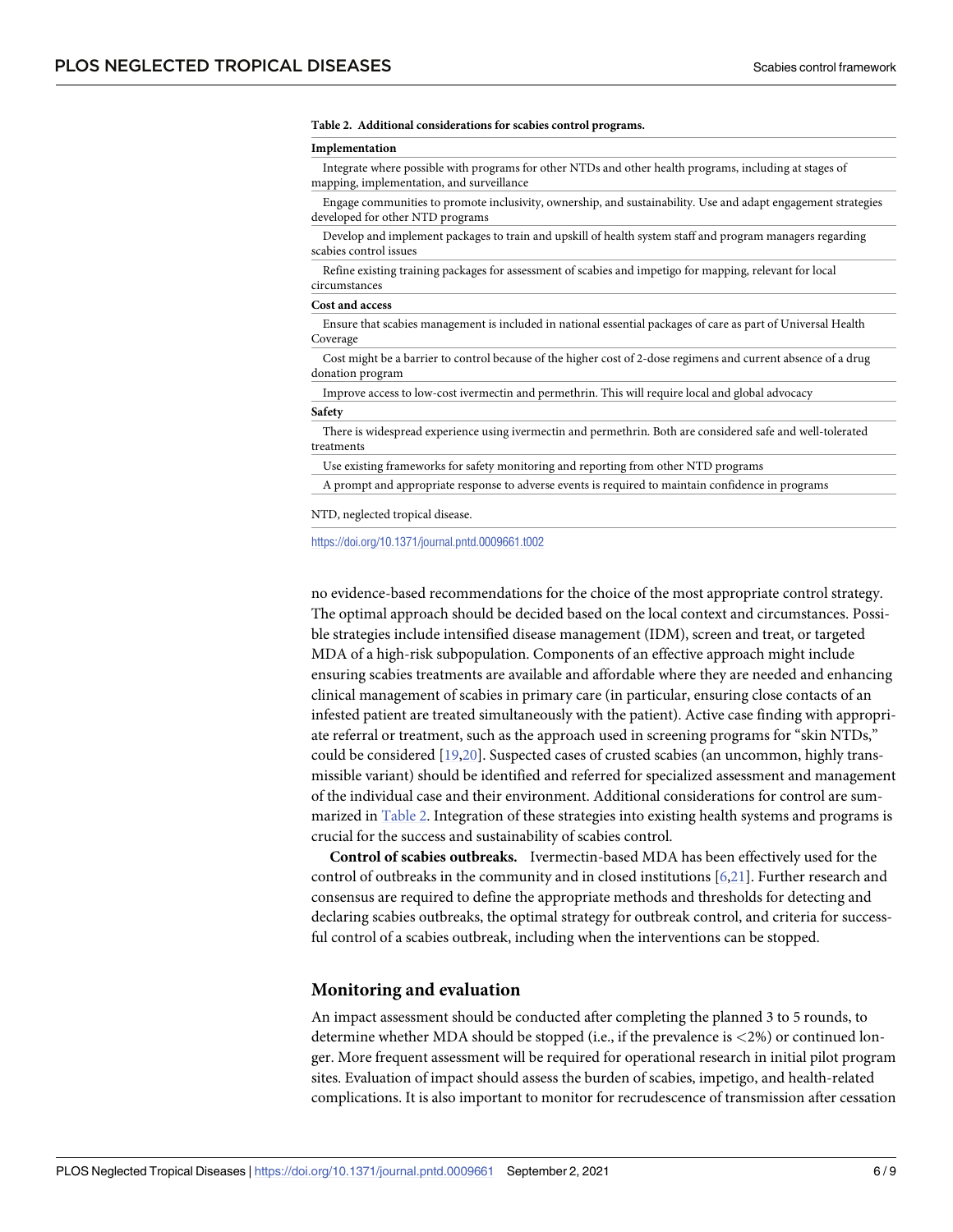<span id="page-6-0"></span>of MDA [[22](#page-8-0)]. Assessment of cost effectiveness and social impact will be valuable, particularly for initial, pilot programs.

Epidemiologic data on scabies during the program can be collected through a hybrid approach, including sentinel surveillance at selected sites. Methods for impact assessment and surveillance at specific sites should follow the recommendations for prevalence surveys, as described above. Process (e.g., coverage) and outcome (e.g., impact of treatment on prevalence) should be evaluated at some sites, and these should be linked when possible.

Routine collection, analysis, and reporting of data on scabies presentations at healthcare facilities should be strengthened and supported. The results of monitoring and impact assessments should be communicated to frontline workers and affected communities.

# **Scabies, Universal Health Coverage, and WHO NTD Roadmap**

WHO NTD Roadmap for 2021 to 2030 was endorsed by the 73rd World Health Assembly in November 2020. The roadmap sets global targets, milestones, and strategies to control and eliminate NTDs, as well as crosscutting targets aligned with WHO's Thirteenth General Programme of Work, 2019–2023 and the Sustainable Development Goals [[2,](#page-7-0)[23](#page-8-0)]. For scabies and other ectoparasites, the proposed targets are the following: (1) the number of countries having incorporated scabies management in the Universal Health Coverage package of care (from 0 in 2020 to 50 in 2025 to all 194 by 2030); and (2) the number of countries using MDA in all endemic districts (from 0 in 2020 to 6 in 2025 to 25 in 2030). The roadmap report notes the critical actions to reach these targets for scabies control, including the development of guidance for mapping and for the implementation of preventive chemotherapy. Opportunities to integrate with other NTD programs where ivermectin is already used (onchocerciasis and lymphatic filariasis) are noted, as is the opportunity to integrate scabies control with approaches to the control of skin NTDs [\[20,24](#page-8-0)].

# **Next steps**

Although there are significant gaps in the evidence upon which to design a scabies control program, there is now sufficient evidence to commence control activities, particularly in the highest prevalence settings. Countries that have identified scabies control as a public health priority can use this framework as a basis for control programs, supported by WHO and organizations such as the World Scabies Program [[25](#page-8-0)]. The implementation of scabies control in these countries will serve as important pilot sites. Priority operational research questions ([Table](#page-4-0) 1) should be addressed alongside implementation, as discussed in detail elsewhere [\[1,3\]](#page-7-0). Both ivermectin and permethrin are now included in WHO Model List of Essential Medicines for the treatment of scabies, potentially facilitating prequalification of new manufacturers and suppliers of generic treatments. Work is needed to increase affordable access to these treatments.

# **Conclusions**

This framework for scabies control is an important step toward addressing an important, unmet global health need. The framework will allow countries to set control targets for scabies as part of national NTD strategic plans and facilitate the development of control strategies using MDA for high-prevalence regions and outbreak situations. It will also assist researchers and partners to tackle the key issues for scabies control. As operational research is completed and pilot projects are scaled up, strategies should be refined and shared. Once sufficient data are available, this framework could develop into formal guidelines to be reviewed through the standard, rigorous WHO process. The successful control of scabies will be vital to achieving the targets set in WHO NTD Roadmap and the Sustainable Development Goals.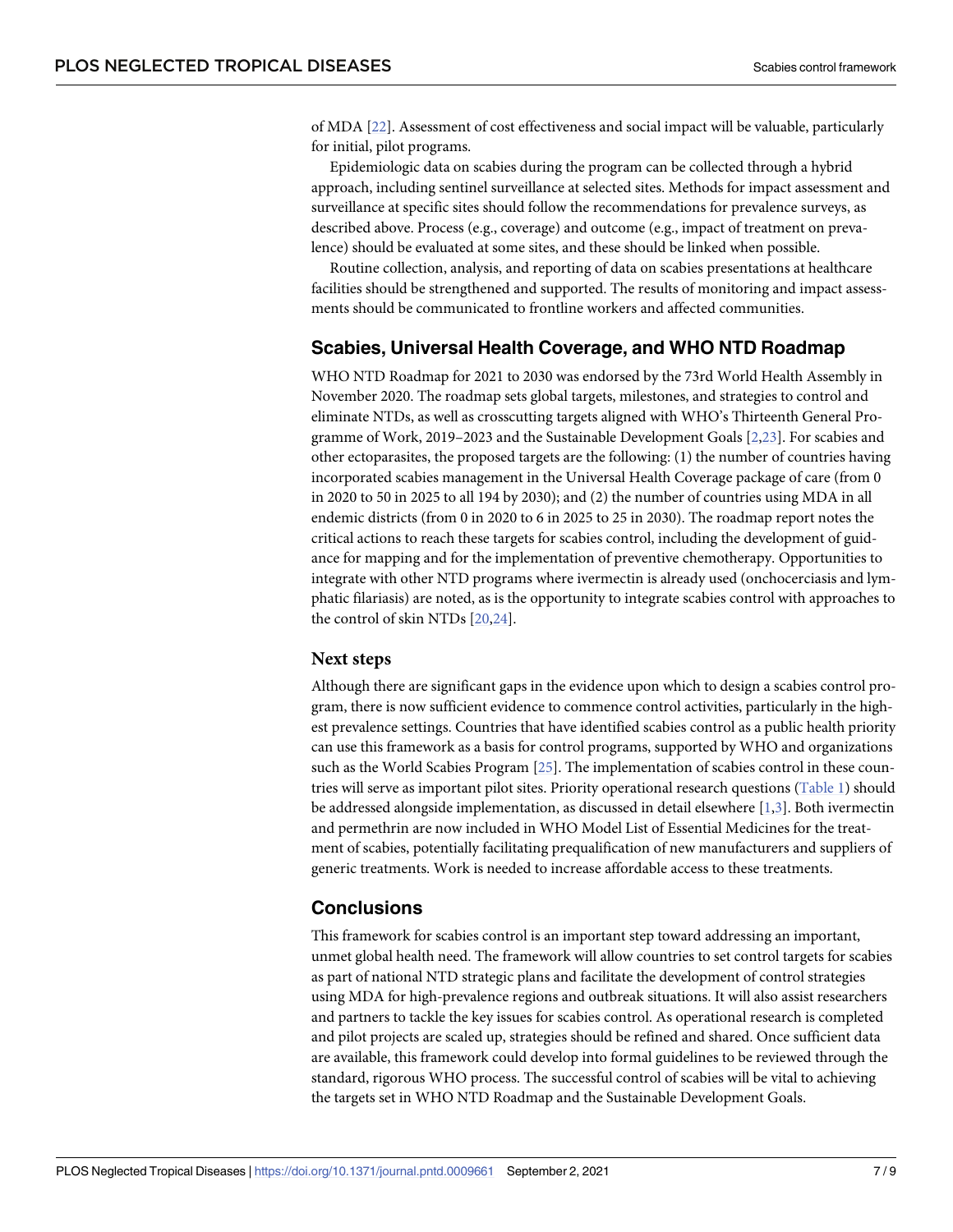# <span id="page-7-0"></span>**Acknowledgments**

We are grateful for the support of staff from WHO Department of Control of Neglected Tropical Diseases and WHO Western Pacific Regional Office. We acknowledge the contributions of Junko Yoshizumi, Mark Sullivan, and Victoria Ryg-Cornejo.

### **Disclaimers**

The findings and conclusions expressed in this article are those of the authors and do not necessarily represent those of the World Health Organization or the US Centers for Disease Control and Prevention.

### **References**

- **[1](#page-1-0).** World Health Organization. WHO informal consultation on a framework for scabies control: World Health Organization Regional Office for the Western Pacific: Manila, Philippines, 19–21 February 2019: meeting report. Geneva: World Health Organization; 2020.
- **[2](#page-1-0).** World Health Organization. Ending the neglect to attain the sustainable development goals: a road map for neglected tropical diseases 2021–2030. Geneva: World Health Organization, 2020. Report No.: Contract No.: WHO/UCN/NTD/2020.01.
- **[3](#page-1-0).** Engelman D, Cantey PT, Marks M, Solomon AW, Chang AY, Chosidow O, et al. The public health control of scabies: priorities for research and action. Lancet. 2019; 394(10192):81–92. Epub 2019/06/11. [https://doi.org/10.1016/S0140-6736\(19\)31136-5](https://doi.org/10.1016/S0140-6736%2819%2931136-5) PMID: [31178154](http://www.ncbi.nlm.nih.gov/pubmed/31178154).
- **[4](#page-1-0).** Romani L, Steer AC, Whitfeld MJ, Kaldor JM. Prevalence of scabies and impetigo worldwide: a systematic review. Lancet Infect Dis. 2015; 15(8):960–7. Epub 2015/06/20. [https://doi.org/10.1016/S1473-](https://doi.org/10.1016/S1473-3099%2815%2900132-2) [3099\(15\)00132-2](https://doi.org/10.1016/S1473-3099%2815%2900132-2) PMID: [26088526](http://www.ncbi.nlm.nih.gov/pubmed/26088526).
- **[5](#page-1-0).** Karimkhani C, Colombara DV, Drucker AM, Norton SA, Hay R, Engelman D, et al. The global burden of scabies: a cross-sectional analysis from the Global Burden of Disease Study 2015. Lancet Infect Dis. 2017; 17(12):1247–54. Epub 2017/09/25. [https://doi.org/10.1016/S1473-3099\(17\)30483-8](https://doi.org/10.1016/S1473-3099%2817%2930483-8) PMID: [28941561](http://www.ncbi.nlm.nih.gov/pubmed/28941561); PubMed Central PMCID: PMC5700804.
- **[6](#page-1-0).** Cassell JA, Middleton J, Nalabanda A, Lanza S, Head MG, Bostock J, et al. Scabies outbreaks in ten care homes for elderly people: a prospective study of clinical features, epidemiology, and treatment outcomes. Lancet Infect Dis. 2018; 18(8):894–902. Epub 2018/08/03. [https://doi.org/10.1016/S1473-3099](https://doi.org/10.1016/S1473-3099%2818%2930347-5) [\(18\)30347-5](https://doi.org/10.1016/S1473-3099%2818%2930347-5) PMID: [30068499;](http://www.ncbi.nlm.nih.gov/pubmed/30068499) PubMed Central PMCID: PMC6060176.
- **[7](#page-1-0).** Romani L, Marks M, Sokana O, Nasi T, Kamoriki B, Cordell B, et al. Efficacy of mass drug administration with ivermectin for control of scabies and impetigo, with coadministration of azithromycin: a singlearm community intervention trial. Lancet Infect Dis. 2019; 19(5):510–8. Epub 2019/04/09. [https://doi.](https://doi.org/10.1016/S1473-3099%2818%2930790-4) [org/10.1016/S1473-3099\(18\)30790-4](https://doi.org/10.1016/S1473-3099%2818%2930790-4) PMID: [30956111;](http://www.ncbi.nlm.nih.gov/pubmed/30956111) PubMed Central PMCID: PMC6483975.
- **[8](#page-1-0).** Romani L, Whitfeld MJ, Koroivueta J, Kama M, Wand H, Tikoduadua L, et al. Mass Drug Administration for Scabies Control in a Population with Endemic Disease. N Engl J Med. 2015; 373(24):2305–13. <https://doi.org/10.1056/NEJMoa1500987> PMID: [26650152](http://www.ncbi.nlm.nih.gov/pubmed/26650152).
- **[9](#page-1-0).** Kearns TM, Speare R, Cheng AC, McCarthy J, Carapetis JR, Holt DC, et al. Impact of an Ivermectin Mass Drug Administration on Scabies Prevalence in a Remote Australian Aboriginal Community. PLoS Negl Trop Dis. 2015; 9(10):e0004151. <https://doi.org/10.1371/journal.pntd.0004151> PMID: [26516764](http://www.ncbi.nlm.nih.gov/pubmed/26516764); PubMed Central PMCID: PMC4627839.
- **[10](#page-1-0).** Enbiale W, Ayalew A, Gebrehiwot T, Mulu Y, Azage M, Zachariah R, et al. Does mass drug administration for community-based scabies control works? The experience in Ethiopia. J Infect Dev Ctries. 2020; 14(06.1):78S–85S. <https://doi.org/10.3855/jidc.11892> PMID: [32614801](http://www.ncbi.nlm.nih.gov/pubmed/32614801)
- **[11](#page-3-0).** Engelman D, Yoshizumi J, Hay RJ, Osti M, Micali G, Norton S, et al. The 2020 International Alliance for the Control of Scabies Consensus Criteria for the Diagnosis of Scabies. Br J Dermatol. 2020; 183 (5):808–20. Epub 2020/02/09. <https://doi.org/10.1111/bjd.18943> PMID: [32034956](http://www.ncbi.nlm.nih.gov/pubmed/32034956); PubMed Central PMCID: PMC7687112.
- **[12](#page-3-0).** Osti MH, Sokana O, Gorae C, Whitfeld MJ, Steer AC, Engelman D. The diagnosis of scabies by nonexpert examiners: A study of diagnostic accuracy. PLoS Negl Trop Dis. 2019; 13(8):e0007635. Epub 2019/08/20. <https://doi.org/10.1371/journal.pntd.0007635> PMID: [31425513](http://www.ncbi.nlm.nih.gov/pubmed/31425513); PubMed Central PMCID: PMC6715246.
- **[13](#page-3-0).** Walker SL, Collinson S, Timothy J, Zayay S, Kollie KK, Lebas E, et al. A community-based validation of the International Alliance for the Control of Scabies Consensus Criteria by expert and non-expert examiners in Liberia. PLoS Negl Trop Dis. 2020; 14(10):e0008717. Epub 2020/10/06. [https://doi.org/10.](https://doi.org/10.1371/journal.pntd.0008717) [1371/journal.pntd.0008717](https://doi.org/10.1371/journal.pntd.0008717) PMID: [33017426](http://www.ncbi.nlm.nih.gov/pubmed/33017426).